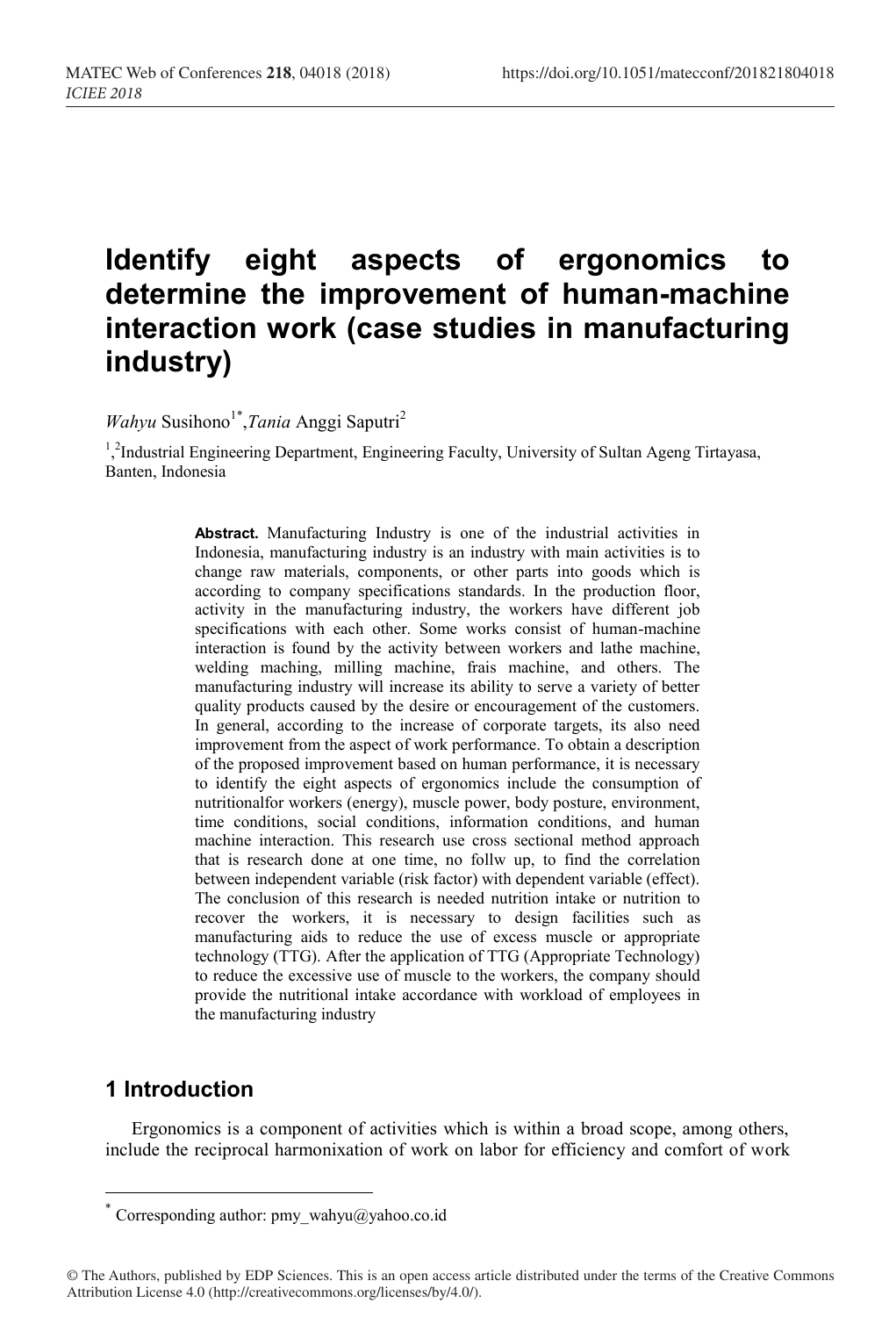[1,2]. The target of ergonomics is the entire workforce of both the modern sector as well as in the traditional and informal sectors. Basically all activities that use man in it will always be related to ergonomics because of its relation to the correct working procedure.

The main problem in activity on the production floor of manufacturing industry, is still very complex. The need for applying the ideal conditions of healthy manufacturing industry still needs to be supported by several factors that need to be improved. One of the factors, begin from the division of labor which is unwell organized, until the adoption of technology that still needs attention. Safety and health issues of workers is still far from ideal conditions. As example in production floor activities to produce goods, until nowadays required evaluation on worker's activities start from applying of good working methods, work nutrition, and the use of work tools. Other condition of concern are musculoskeletal complaints by workers during work on this production plant, because workers bend their body during work, and also hot on production plant can make workers do not feel comfortable while working.

From the initial observation there is still a lot of work done without considering the aspects of ergonomics either from the method of work or the facilities used. The ergonomics approach offers an approach that can evaluate 8 aspects of ergonomics within the framework of improvement of work methods. Eight aspects of ergonomics in the settlement of ergonomic poblems include: energy or nutritional status (nutrition), musculosceletal energy use, work posture, time, social conditions, information conditions, and machine interface [3,4,5]. Problems are identified together to gain success in improving performance of work that can be shared.

Manufacturing activities that exist in this manufactuing industry are: manufacture of spare parts to fulfill orders from other companies, receiving machine service, and fixing the construction objects. There are 40 workers in it including operators and administrative staff with working time of 8 hours of work and 1 hour breaktime for 6 work days.

In this manufacturing industry, there are still workers' muscle complaints that become one of the main factors causing the decline of work performance in this industrial sector. Based on this problem, it is necessary to conduct an evaluation study of 8 aspects of ergonomics, so as to provide alternatives in the form of: (1) the availability of appropriate technology (TTG) on production plant, and (2) the evaluation of work nutrition as work recovery

### **2 Methods**

This research was conducted on manufacturing industry studies on the operator of the process of turning, welding, fraising, and milling. This research was conducted by cross sectional, on estudy and one time, no follow-up to find the correlation between independent variable (risk factor), and dependent factor (effect).

The stages of this research are preliminary study, identification of 8 aspects of ergonomics, identification of appropriate technology (TTG), operational nutrition assessment of operator, suggesting for improvement, giving thr conclution and suggection as the final.

# **3 Results And Discussion**

Based on the results of preliminary study and observations that have been done on the manufacturing industry on the identification of 8 aspects of ergonomics is known as follows.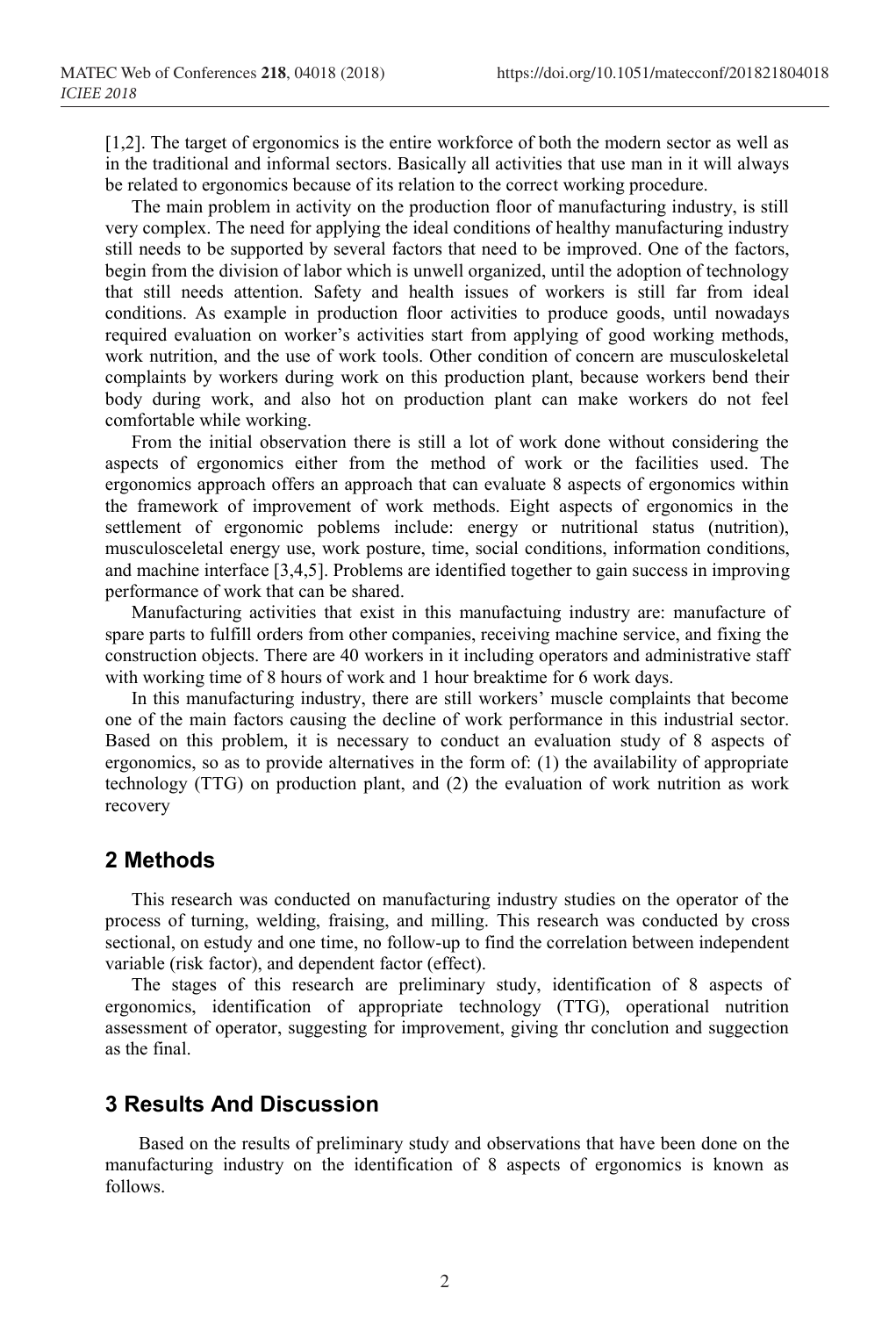#### **3.1 Nutrition**

On the production floor of manufacturing industry has a hot environment so the consumption of carbohydrates and minerals is dominant [3]. The fulfillment of nutrients is just eating and drinking that has no rules regarding the criteria of nutritional intake. The purpose of providing nutrition at both active and lunch breaks is for energu recovery after completion of work. So the energy released by the body is proportional to the nutritional intake that should be received by the body. Supplementary nutriion or nutrition to workers (average age 37.73 and weight 64 kg) can be calculated to find the value of the adequacy of nutrition work. The amount of additional nutrition work is calculated according to the needs of calories by the workers as known as follows: a) the average worker;s wight, b) the value of the Basal Metabolism Rate (BMR), c) the energy adequacy rate based on the level of physical activity, d) Specific Dynamic Action or 10% intake. Intake for additional nutrition or nutrition at the time of active rest is calculated by 10% of the total calorific value. The calculation of the overall worker calorie requirement is as follows.

- a. Basal Metabolisme Rate (BMR) is  $11.6$  weight  $+ 876 = 1618.4$  calories.
- b. The total energy requirement or energy adequacy based on the level of physical activity is  $1.88 \times 1618,4 = 3042.56$  calories.
- c. Specific Dynamic Action or intake (10%) is 3346.85 calories.

In order to meet the nutritional need of workers, the overall worker calorie requirement of 3346,85 caloriea is a reference for the division of nutritional adequacy and the food menu from provided in the morning and afternoon. If the food intake is lowered, the worker will experience malnutrition and potentially adverse effect on the health condition of the employee, however, the exess of food intake such as provide high calorie also effect the incidence of excessive body fat, and if not balanced with the activity which can burn the body's calories.

#### **3.2 Muscle power**

Muscle expenditure on some tasks performed by operator included in activities that require great muscle power. For example in material transport activities in station. In addition, other activities such as welding, and turning do not require large muscle power except when the activity set up raw materials to the machine.

#### **3.3 Body posture**

Some tasks performed by operators are known not ergonomic, for example, the operators who use the lathe machine while doing set up of the machine, with a bent posture can cause injury to the backbone. Here are the pictures of worker's posture while working.



**Fig. 1.** (a) Body posture at welding**, (b)** Body posture at frais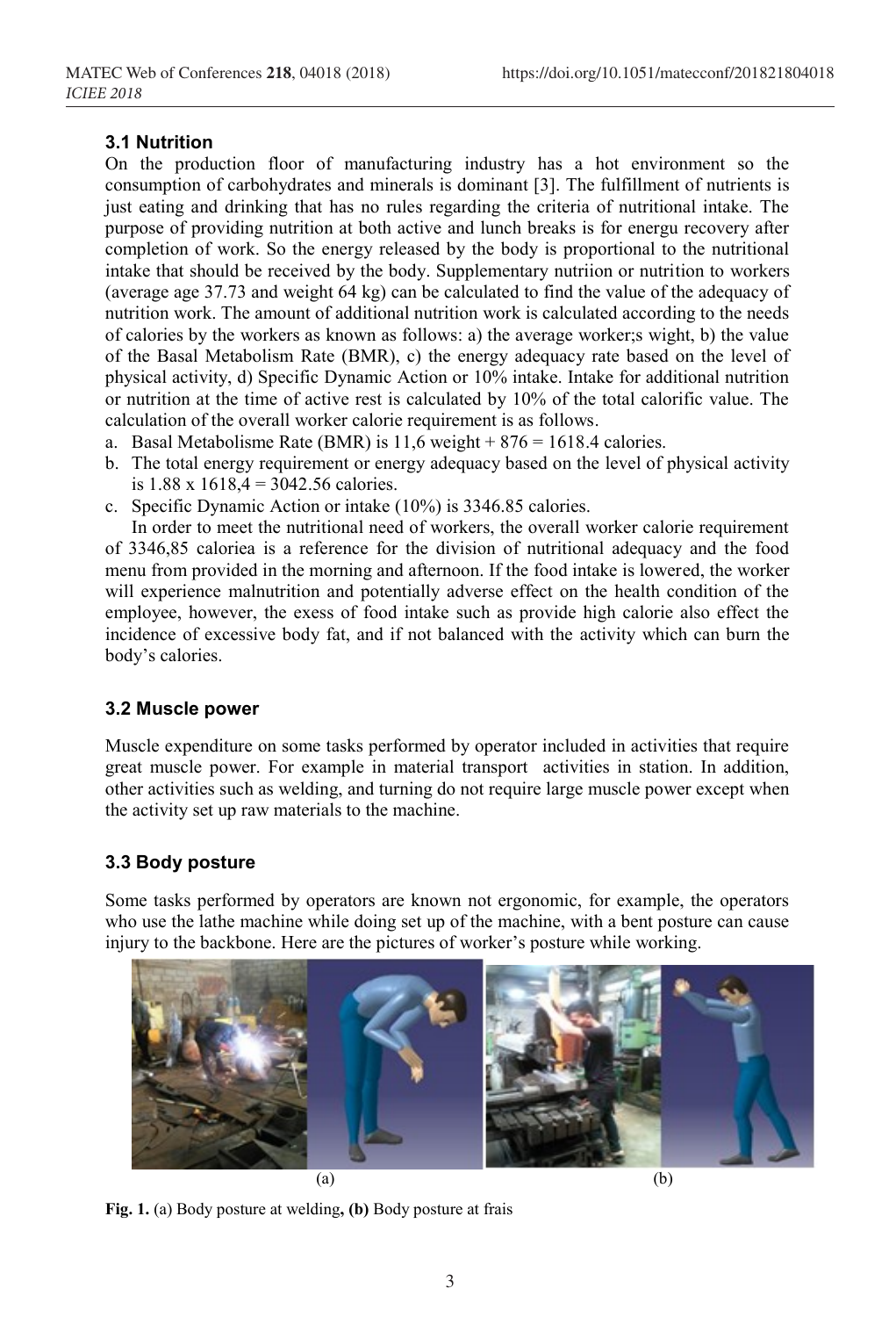Based on figure 1 (a), it shows the posture when workers welding the objects is bending. This can cause back muscle injury. Based on the figure 1(b), shows that the work posture on the frais stastion, there is a bad poture such as lifting of the shoulders and elbows upward when doing the process of frais on the workpiece. This can cause arm muscle injury.



**Fig. 2**. (a) Body posture at hand milling station, (b) Body posture at milling station

Based on the figure 2 (a), shows the body posture of the operator while doing the milling process is slightly bent and shoulder lifted. This can cause neck and spine injuries. Based on the figure 2(b), the posture of milling operator with lifted leg. This isn't belongs to the healthy posture (the body working in a natural position or straight leg).



**Fig. 3**. Postur kerja stasiun bubut

Based on figure 3, the posture of the operator at the process of lathing is with raised shoulders. This does not correspind to the supposed working position of the body working with normal shoulder position.

#### **3.4 Environment**

#### *3.4.1 Welding Station*

Based onthe results of physical environmental data at welding stations, it is known that the average of humidity is 64%, if this compared with the threshold value according to the desicion of the Minister of Health RI 1405/MENKES/SK/XI/2002 is 40-60%. Excessively high humidity accompanied by high environmental temperatures can increase heart rate and accelerate the evaporation of sweat ehich affects worker will feel prolonged thirst [6,7]. The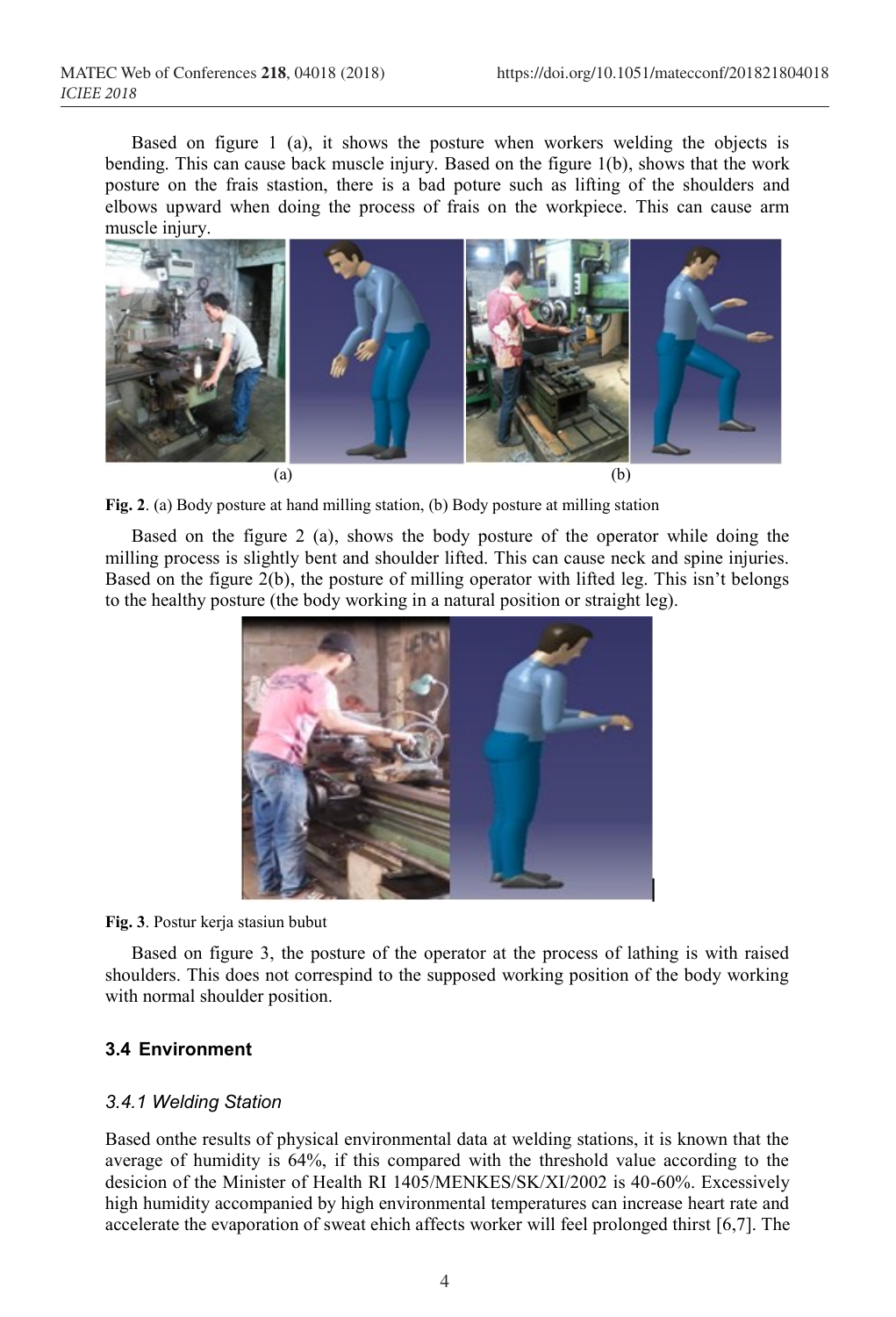average value of the temperature of this manufacturing industry is 32.9˚C, and when compared with the thershold value according to the desicion of Minister of Helath RI No. 1405/MENKES/SK/XI/2002 can be said this condition have exceeded the limit of thershold value for medium type of work is 26.7 ˚C and the heavy work load is 25˚C. The average noise rating of the manufacturing industry is 43.42dB, the noise thershold value with 8 hours of exposure time in one day is 85dB, so it can be categorized as safe.

#### *3.4.2 Frais Station*

Based on the results of the temperature at the frais station, the average lighting on this station is 258.2 lux, if this results is compared with lighting thershold value, then it can be categorized as safe. The average of humidity of this manufacturing industry is 58%, this result if compared with thershold value at frais station can be categorized as safe. The average of temperature value of this station is 33.5 ˚C, when this results is compared with the optimal working temperature of thershold value 26.7 ˚C for moderate work, and 25 ˚C for heavy work, so this average result can be categorized has exceeded the safe limit. The average noise output at frais station is 78.76 dB, when compared with thershold value that is 85dB with exposure time is 8 hours, so it can be categorized as safe.

#### *3.4.3 Milling Station*

Based on the average result of the lighting on the production floor of the milling station in manufacturing industry is known with the result is 199,2lux, if compared with the lighting thershold value on Minister of Health RI No. 1405/MENKES/SK/XI/2002 is 100 lux, so the average of these illustrations can be categorized as safe. The average of humidity in manufacturing industry is 60,8%, when compared with thershold value is 40-60%, then this result can be said to have exceeded the limit. The average temperature at the milling station is 33.5 °C, while the thershold value for moderate work is 26.7 °C, and for heavy work is 25 ˚C, the average of temperature can be categorized to have exceeded the thershold limit. The average noise rating is 81.06dB, this results if compared to thershold value of noise is 85dB, so this average value can be categorized as safe.

#### *3.4.4 Turning Station*

Based on the average results of lighting on the production floor of turning station in manufacturing industry is known with the result of 115,4lux, if it compared with lighting thershold value in Minister of Health RI No. 1405/MENKES/SK/XI/2002 is 100 lux, so the average of these results can be categorized as safe. The average of humidity in manufacturing industry is 58%, if compared with humidity thershold value is 40-60% then this results can be categorized as safe. The average temperature at the milling station is 33.3 $^{\circ}$ C, while the thershold value for moderate work is 26.7 $^{\circ}$ C, and the thershold for heavy work is 25˚C, the average of this temperature can be categorized as exceeded the thershold limit. The average noise is 81,66dB, if this results is compared to noise thershold value is 85dB, so this average can be categorized as safe.

#### **3.5 Time Conditions**

Effort to restore power certainly require rest time to release tired and reduce the workload [8,9]. Working in hours at manufacturing industry is accordance with the rules applied by government, the optimal working is eight hours with an hour of break time during the day.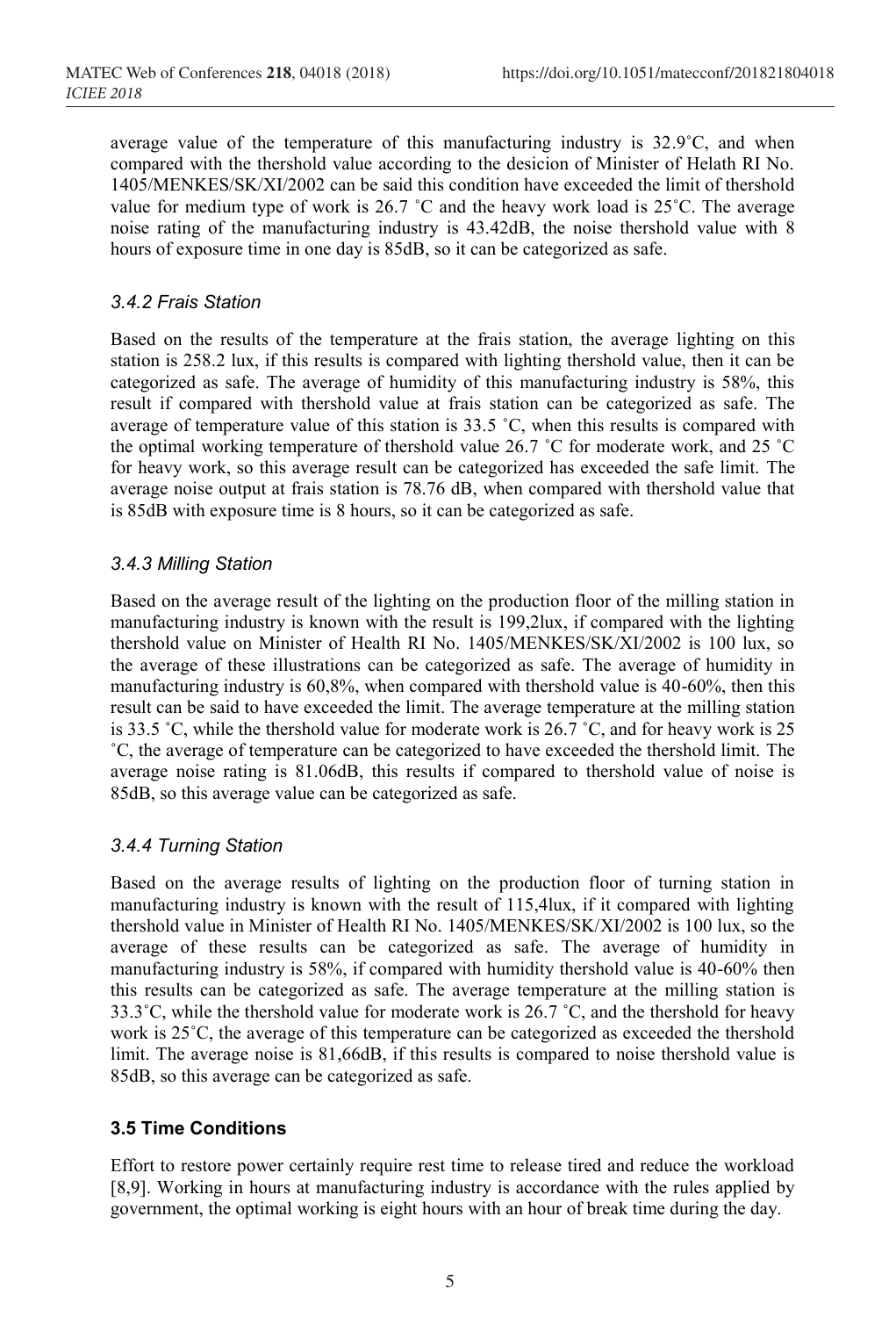## **3.6 Social**

The social life at work can be the interaction between workers, family, and company [9,10,11]. In the manufacturing industry has a habbit of briefing among workers in the morning before work begins. This is done because the type of work is changing accorrding to demand so the communication between operational managers and machine operators is must. Unfortunately, in this manufacturing industry is still lacking awareness of workers to use the Safety Equipment on each job so that the accidents is probably happen.

#### **3.7 Information**

The information condition in the production floor such as: applying the display in the work area enable the distribution of information to avoid mistakes of work's procedure, knowing the location of the retievl and the re-laying of goods, as well minimize the questioning to the operational manager.

#### **3.8 Man-Machine Inteface**

Human-machine interaction in the manufacturing industry, shows by how the workers using the equipment or work system that focusing on man to adjust their work (fitting mn to the job). For examples, at the turning station, operator uses beam as footrest so that operator can do their set up carefully. Then, for lifting the heavy workpiece, the company has provided manual crane as a tool for material transportation. Based on the result of posture analysis using CATIA, the score of each operator of machining process as follows.



**Fig. 4**. RULA Score of Welding Operator

Based on the posture analyze onthe welding process, the RULA Score is seven as shown in figure 4, which is categorized as high risk level. In thiis condition, needed the repair action at work system immediately, because this situation can causes the injury of worker. In the frais process, the RULA Score of operator is 5, as shown in figure 2(a). This score can be categorized the medium level, in this condition required improvement of work system in the future. Than at the lathe process the RULA score is as shown in figure 2(b). This score shows the medium level risk in this condition so required repair of work system in the future. Based on the results of the RULA score, it is known that highest and most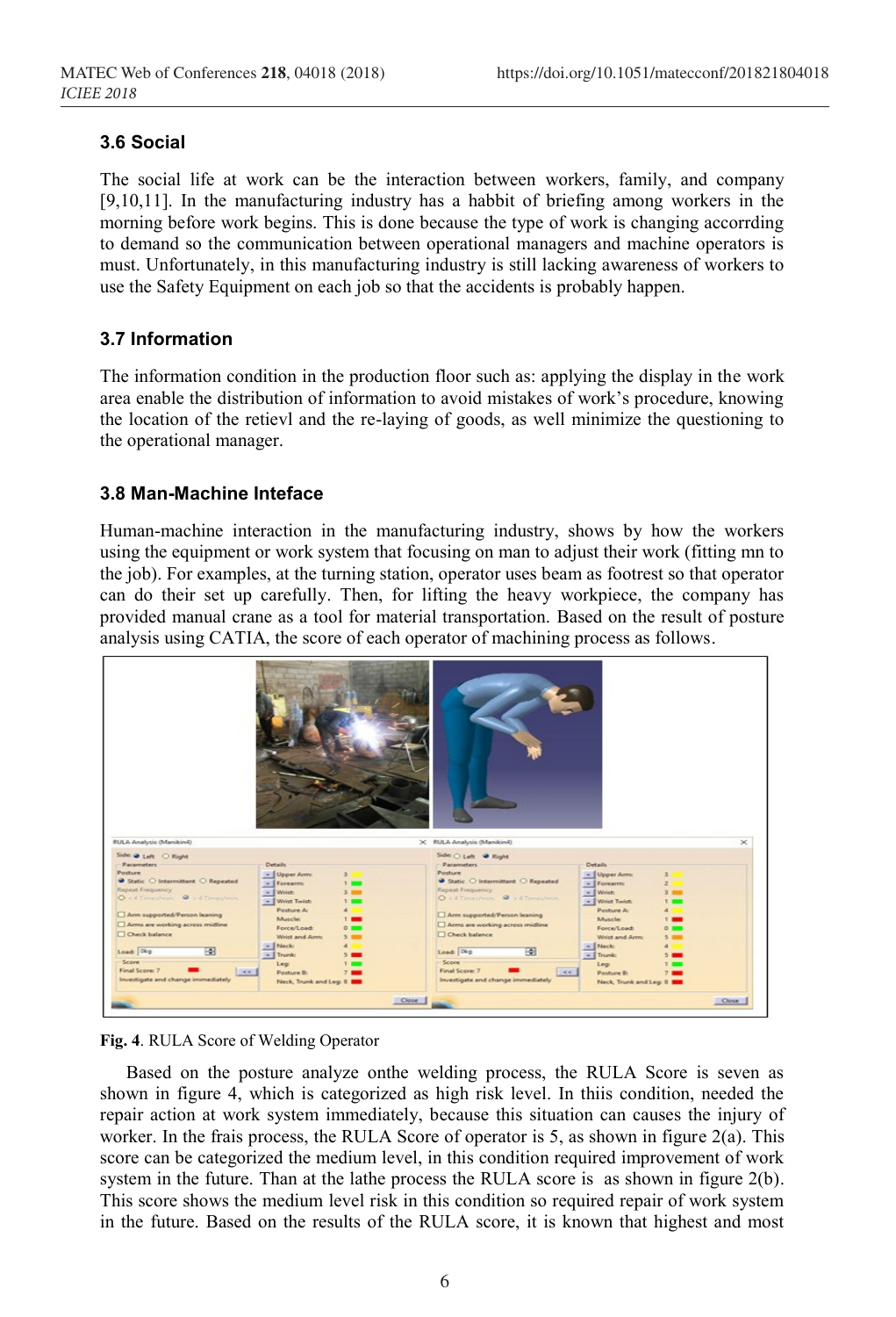dangerous scores are in the welding operation where the posture is bent, so that's why can cause injury at work if not repair well. Therefore, the the appropriate technoogy for this manufacturing industry is located in welding station. This kind of aprropriate technology is adjustable welding table with hydraulic, so that the height of object could be adjusted by the height of operator. This following is a drawing of the hydraulic welding table for welding station.



**Fig. 5**. RULA Score of frais operator

| RULA Analysis (Manikin1)                                                                                                                                                                                                                                                                                                                                                                                                                                                                                                                                                                                                                 | X RULA Analysis (ManikinT)<br>$\times$                                                                                                                                                                                                                                                                                                                                                                                                                                                                                                                                                                                                                               |
|------------------------------------------------------------------------------------------------------------------------------------------------------------------------------------------------------------------------------------------------------------------------------------------------------------------------------------------------------------------------------------------------------------------------------------------------------------------------------------------------------------------------------------------------------------------------------------------------------------------------------------------|----------------------------------------------------------------------------------------------------------------------------------------------------------------------------------------------------------------------------------------------------------------------------------------------------------------------------------------------------------------------------------------------------------------------------------------------------------------------------------------------------------------------------------------------------------------------------------------------------------------------------------------------------------------------|
| Side @ Left. O Right<br>Parameters<br>Details<br>Posture<br>- Upper Arm:<br>$1 -$<br>Static O Intermittent O Repeated<br>- Forearm:<br>$1.7 - 1.7$<br>Repeat Frequency<br>- I Wrist:<br>O c4Times/min @ v4Times/min<br>- Wrist Twist<br>1 <sup>2</sup><br>Posture Ac<br>$2 - 2$<br>Arm supported/Person leaning<br>Muncle<br>Arms are working across midline<br>Force/Load:<br>$\circ$<br>Check balance<br>Wrist and Arm:<br>$\mathbf{R}$<br>Neck<br>岡<br>Load: Okg<br>- Trunk:<br>Score<br>Leg.<br>$3 - 1$<br>Final Score 5<br>$  \cdot  $<br>Pesture B:<br>$\sim$<br>Investigate further and change soon<br>Neck, Trunk and Leg: 6 100 | Side: O Left @ Right<br>Details.<br><b>Parameters</b><br>Posture<br>+ Upper Arm:<br>$2 =$<br>Static O Intermittent O Repeated<br>· Forearm:<br>$2 -$<br>Repeat Frequency<br>- I Wrist<br>$3 \equiv$<br>O <4.Times/min. @ > 4.Times/min.<br>- Wrist Twist<br>$1 - 1$<br>Posture &<br>3.000<br>Arm supported/Person leaning<br>Muscle:<br>$1 - 1$<br>Arms are working across midline<br>Force/Load:<br>$0 =$<br>Check balance<br>Wrist and Arm:<br>$\overline{a}$<br>$+$ Meck<br>$1 -$<br>團<br>Load: Okg<br>$+$ Trunk:<br>a.<br>Score<br>Leg<br>$\sim$<br>Final Score 6<br>$-$<br>Posture B:<br>$5 -$<br>Investigate further and change soon<br>Neck, Trunk and Leg: 6 |

**Fig. 6**. RULA Score of turning operator

This technology has a hydraulic working principle with a lever rotation control that function is to adjust the height of table with the height of operator and the height of the workpiece. This hydraulic table has a thickness 8 cm, width 1 m, and length 2 m. This hydraulic table is designed with refractory material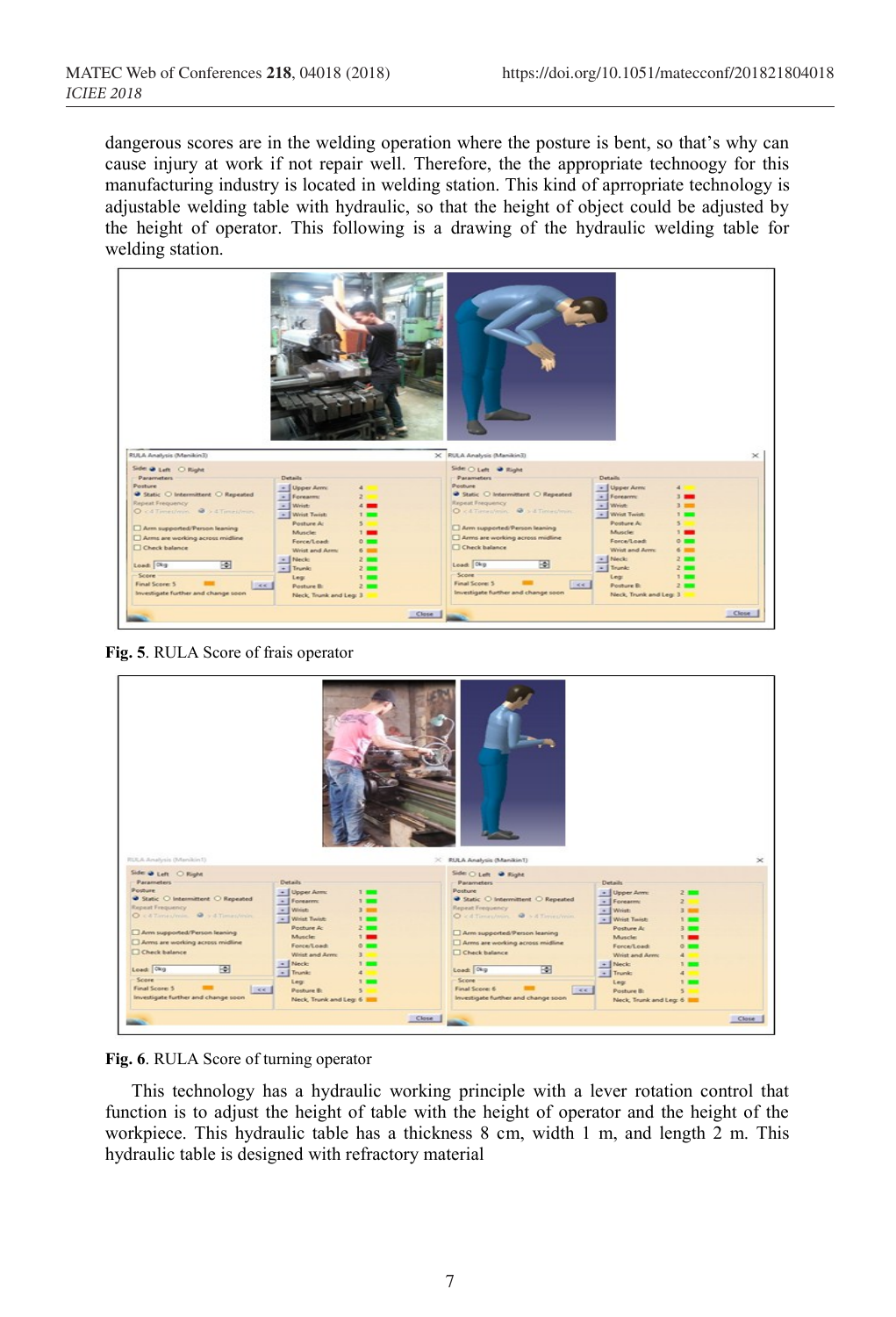

**Fig. 7**. Hydraulic welding table.

This hydraulic welding table provides technical benefits that facilitate the operator in performing the process on the workpiece with varying heights, then the benefits in terms of ergonomics is to improve the health posture of operator thereby reducing complaints musculosceletal disorders, then economically can increase the productivity of the company thus increasing revenue of the company, in addition to the economic terms of this tool also does not reqiure expensive investment because of its simple working principle and do not use advanced technology.

# **4 Conclusion**

The following is the conclusion and suggestion of the discussion and analysis that has been done:

- 1. Based on 8 aspects od ergonomics, the aspects that need to be evaluated are: the oprator's posture tends was harmful to the back muscles and the worker's arms so that it is necessary to adjust the anthropometry of the worker. In the work area need a wellorganized layout and does not exceed the thershold value. The evaluation on the habbit of this manufacturing industry is by applying the personal protective equipment (PPE) while working as a safety and health management system.
- 2. Basal Metabolisme Rate (BMR) is 1618.4 calories, while total energy adequacy value based on physical activity is 3402,56 calories. So the obtained Spesific Dynamic Action or intake (10%) is 3346.85 calories.
- 3. Appropriate technology results are used in welding stations (the most dangerous by RULA Analysis score) this technology is using a hydraulic welding table that can adjusted the height so that can fix the bad postural while operator welding the objects.